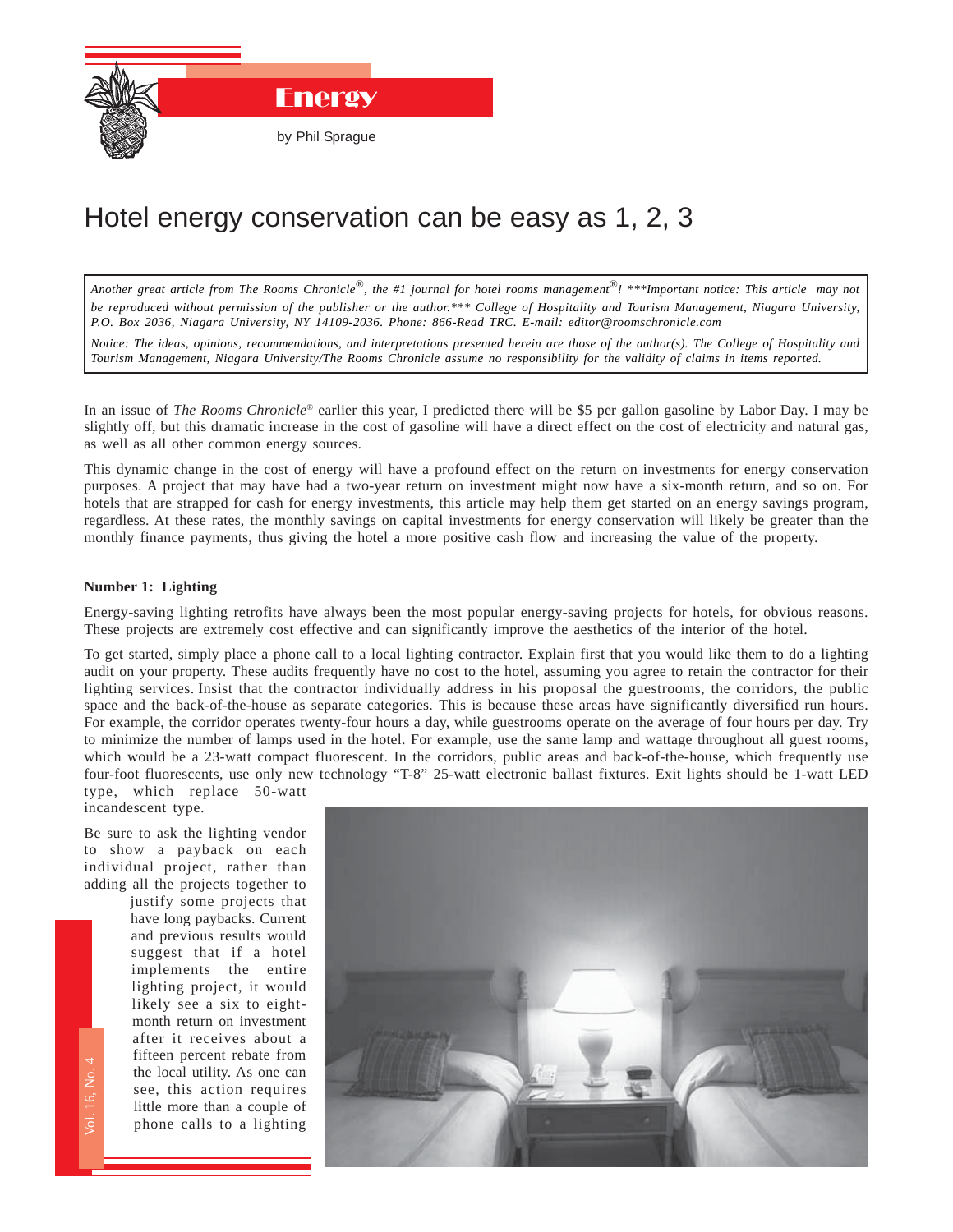vendor and perhaps a follow-up meeting, without spending any capital.

## **Number 2: Mechanical equipment**

There have been huge advances in the efficiency of heating, ventilating and air conditioning equipment in the past twenty years. Here again, make a phone call to a local reputable mechanical contractor. Explain to them that the hotel would like a survey done on all its heating, ventilating and air conditioning equipment to identify potential improvements that will save energy. Typically, older equipment brings in an excessive amount of outside air which must be either heated or cooled. This is a tremendous waste of energy that can easily be corrected by adjusting dampers.

Ask the contractor to provide a proposal for time clock applications throughout the property. This includes areas such as bathroom exhaust from guestrooms, kitchen exhaust, and air handling units that close at the end of the work day. During Spring and Fall, corridor heating and cooling equipment can also be turned off for about six hours in the middle of the night. Also, consider an ongoing maintenance program with this mechanical contractor to include items such as filter changes, belt tightening, and temperature control calibration.

This category will likely be the most difficult to evaluate. Ask the mechanical contractor to put this information in the simplest terms that you can understand to make an intelligent economic decision. My experience has shown that all of the items that have been discussed also have well under a one-year return on investment, with a utility rebate.

## **Number 3: Electrical contractor**

A reputable local electrical contractor can provide the hotel with a Christmas list of actionable ideas to conserve energy. Calculating the payback on these devices can be a little more difficult because of the technical aspects associated with electricity. Here again, ask the contractor to provide a comprehensive, yet very simple to understand, list of these opportunities. Be sure to keep the hotel's chief engineer involved in this and all other projects associated with energy conservation.

Additionally, request the electrical contractor to provide a list of the hotel's electric motors, focusing primarily on those that are five horsepower or greater. These motors can easily be replaced with new energyefficient electric motors that have a very good return on investment, especially motors in air handlers such as those that serve corridors and operate twentyfour hours a day.

New technology has provided all buildings with an electronic device referred to as a *variable frequency drive*. The variable frequency drive allows the hotel to speed up or slow down a motor, depending on the needs of the area that it serves. Slowing down a motor by just twenty percent provides a fifty percent reduction in energy consumption.

*Power Factor* is a term used by utility companies to measure the efficiency with which each of its commercial customers uses electricity. Sometimes it



is necessary to install capacitors at a hotel's main electric vault to correct the Power Factor. This project requires contacting the hotel's utility representative to determine what the Power Factor is for the property and what the penalty may be. An electric contractor can resolve this problem typically for less than \$2,000 and under a one-year return on investment.

A hotel's electrical contractor or mechanical contractor may be able to fulfill the next recommendation. Energy management systems for both guestrooms and public spaces are readily available from almost any contractor and can be extremely costeffective, especially for those buildings which seem to operate completely out of control. The public space energy control system will use a personal computer to literally control the entire building from one central location. It can also be interfaced with the property management system through the front desk to provide a preventive maintenance work order system. Unless the hotel's chief engineer is experienced in this area, the hotel may find it beneficial to consult an expert to represent its interests for a minimal service fee. This system will undoubtedly be the most expensive capital retrofit to conserve energy in the hotel; but it can bring an older property into the modern age of heating, ventilating and air conditioning controls.

The guestroom energy management system typically involves the use of a motion sensor and a digital thermostat. These devices simply set the temperature back in each guestroom when it is unoccupied. Vendors that provide these guestroom